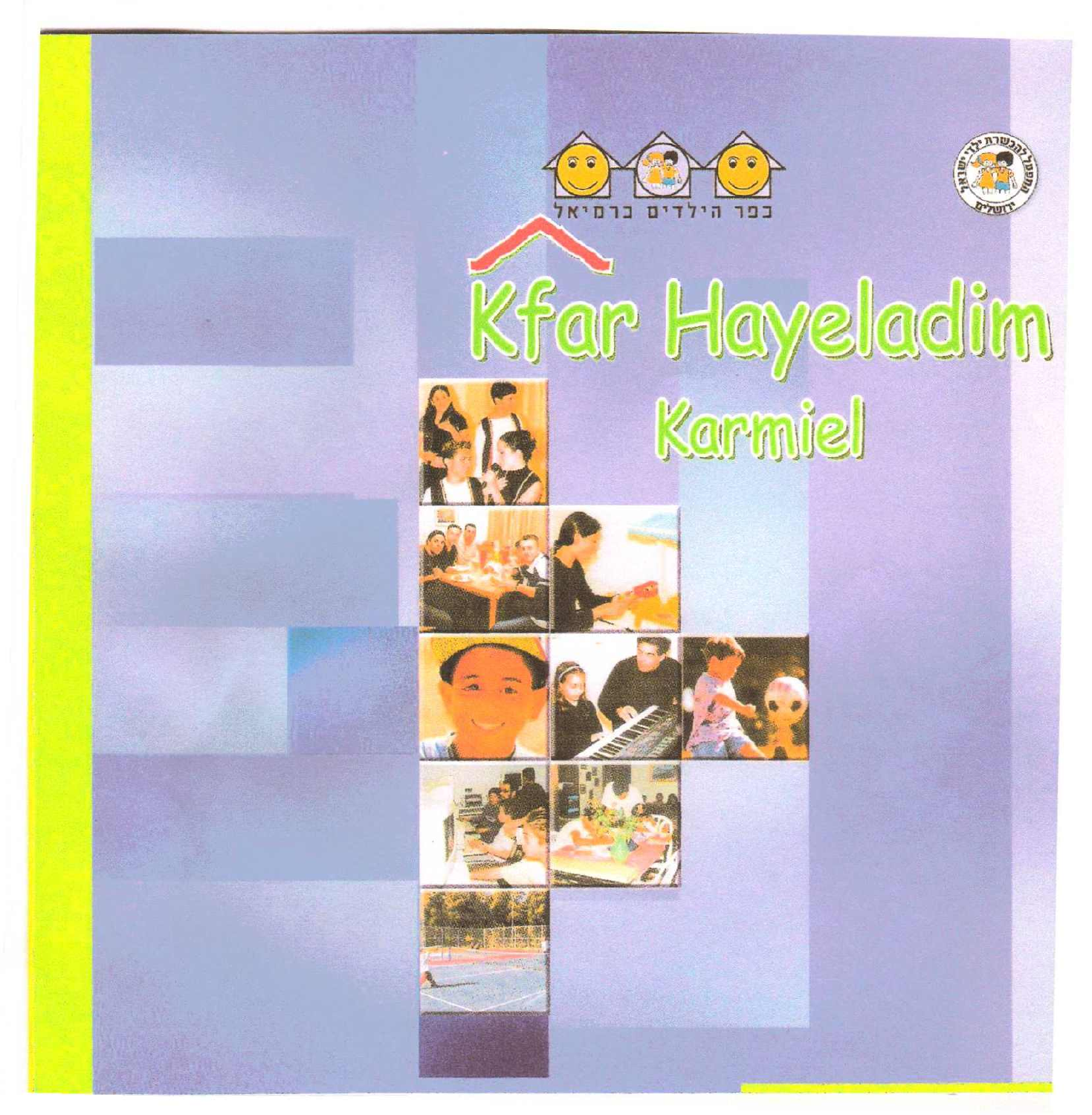#### **Children's Villa -Karmiel**

About the Village; The Children's Village in Karmiel, was founded in 1978 and is the largest of the Training Projects for children founded by Rachu Frier. It is situated in the northernmost part of Karmicl, a Development Town established in 1964. The village is in one of the most beautiful areas of the country, nestling in the Bet Hakcrcm valley between lower and upper Galillee. **It** is surrounded by Jewish and non-Jewish agricultural and community settlements which adds to the unique character of the area. The single-storey houses, surrounded by grass and flowers blend into the pastoral setting, conducive to the educational framework.







## **Population of the Village**<br>The Village color for some 275 shildren and we

The Village caters for some 275 children and youth between the ages of 5-18. They arc referred from all parts of the country mainly for socio-economic reasons, The majority came from distressed families i.e.; broken homes caused by divorce. violence. crime. drugs, sexual and/or physical abuse and difficult financial situations, They are all evaluated as to their ability to fit into a normal school Iramcwork and necessity of removing them from the community in which they have been living in order to give them this chance.



Kfar Hayeladim (Children's Village), as in all Children's House trauning projects, works with a non-conventional training system. It employs the integration of a foster family and a normal school fromework. There are 20 "Mishpachton" (nuclear family groups) and 3 houses for the more mature students. Each "Mishpachton" consists of 10 girls and boys of different ages from 5-15. The family group is run by a married couple residing in a "Mishpachton" with their own children and the 10 Village children. The couple's job<br>is to conduct a normal, everyday lifestyle with an extended family which will act as a model for the children in their future lives. Most of the house mothers come from the field of education; their husbands from a multitude of professions.



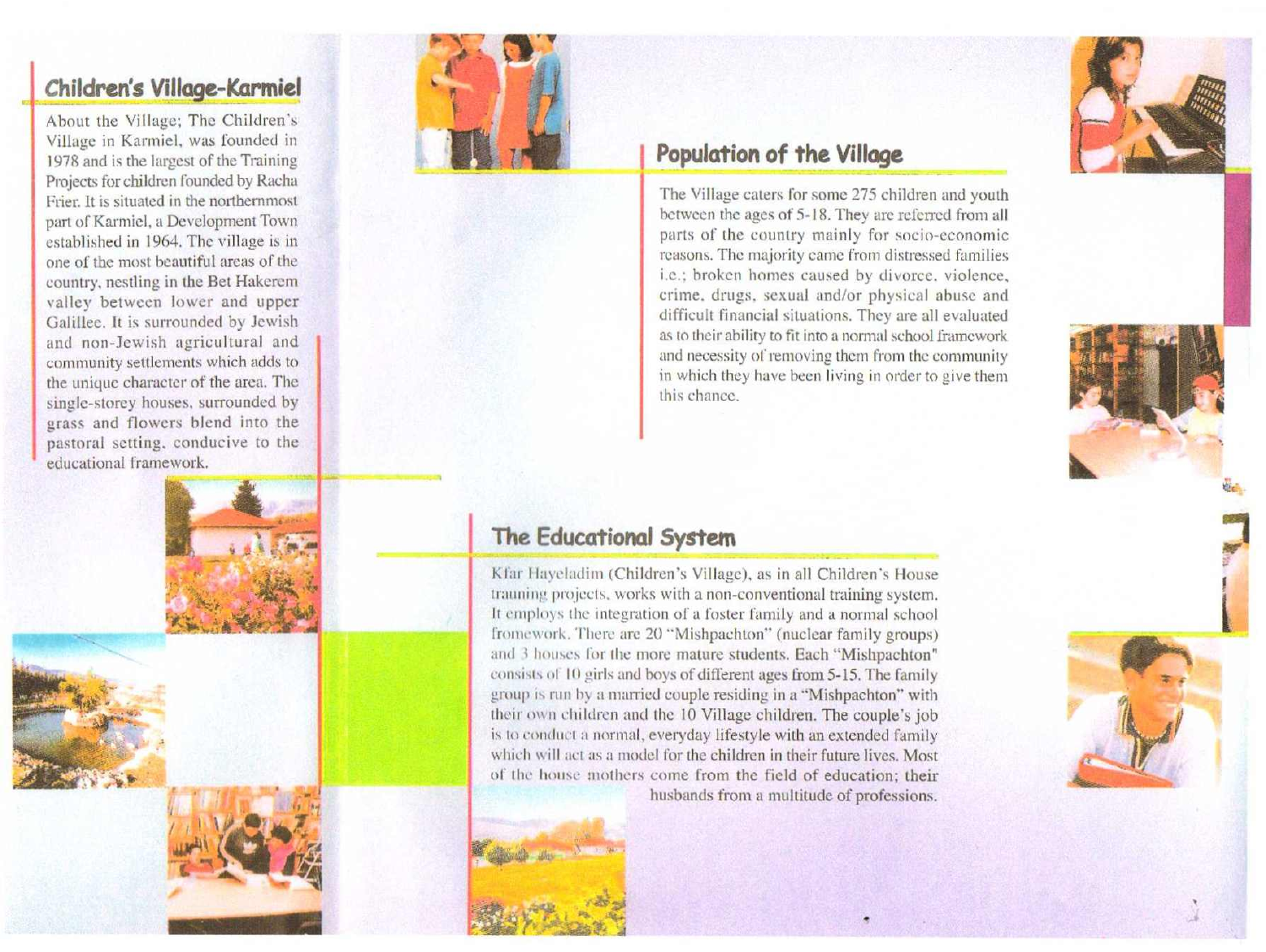

### **Formal & Informal Education**

All the students attend regular schools in Karmiel and a *high* percentage finish their education with full matriculation certificates. After school, in the afternoons there are many activities, such as help with studies where necessary, supervised homework, music. art, handcrafts, sports, nature etc, all with an emphasis on interaction between the children. In addition there is a large animal corner (also open to the general publice) where the children learn to care for the animals. Volunteers who come from abroad, such as Young Judea from the United States and the youth who come from Great Britain through the auspices of UJlA give valuable help and support in many of these after-school activities.

#### **Professional Staff**

5 social workers, 4 psychologists and 50 hours of occupational therapy help the children to deal with their problems. The professional staff have to deal with a multitude of traumatic experiences suffered by the children, ranging from abandonment to severe traumatic situations encountered in their broken homes. Confrontation with these problems is handled on a oneto-one basis and also in group therapy.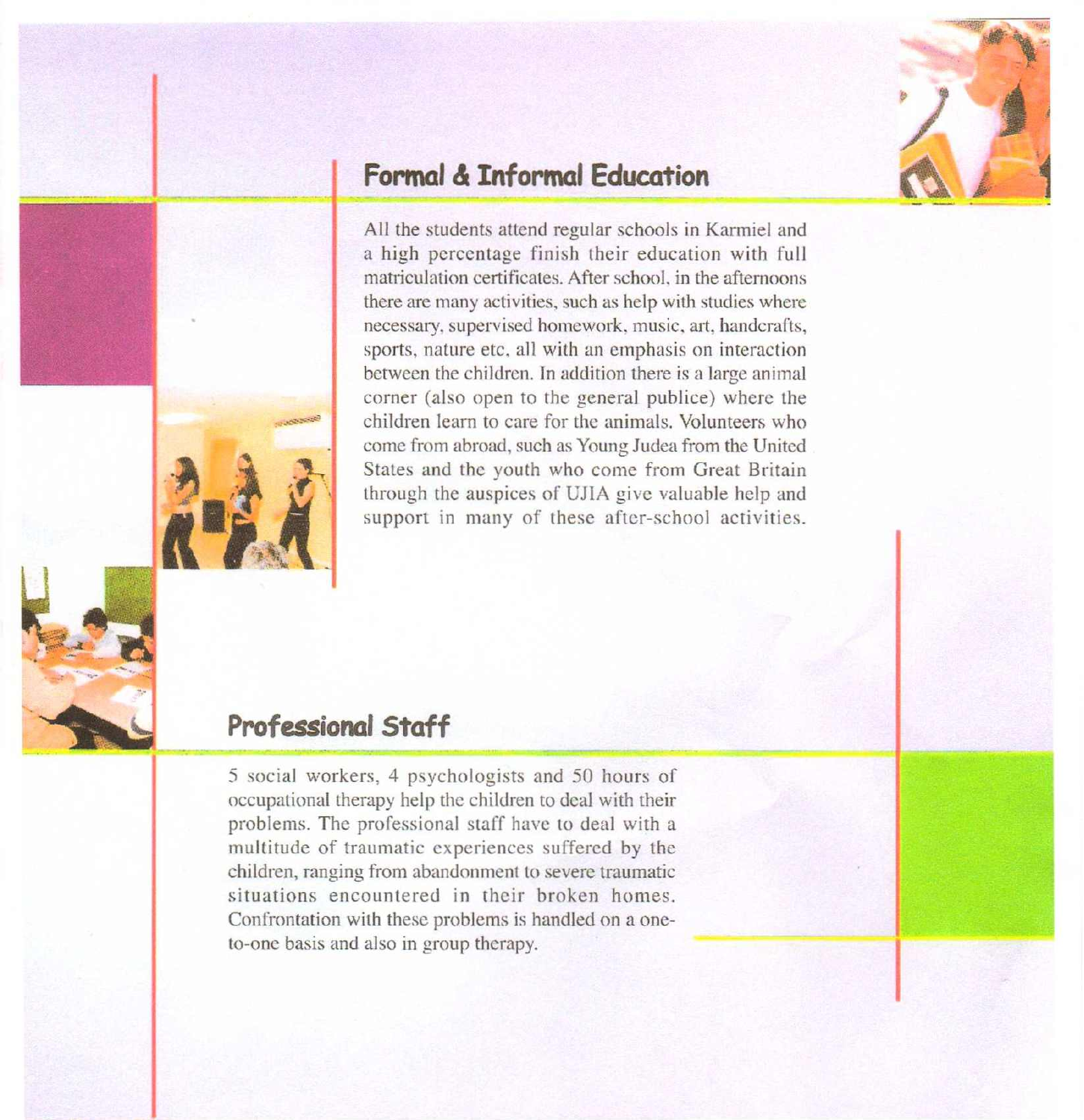#### **Host Families**

Many of the children have no families of their own to visit during holidays (parents in prison, drug rehabilitation programs etc.) Therefore the Village finds families in the neighbouring vicinity who are willing and able to host these children on a regular basis.



-

## **Mature Students' Houses**

At the end of  $9<sup>th</sup>$  Grade the teenager move from the Mishpachton framework into a House where they live as an independent group. They are in constant contact with their Mishpaehton where they grew up and they help the Village in many ways such as running activity group and helping the younger children. They study in the High Schools in Karmiel and most graduate with full Matriculation Cerificates.







**Soldiers' Houses**

into theArmed Forces. Many of them are recognized as "Lonely Soldiers" by the Army as they have no homes to live in during their military service. To alleviate this situation 4 houses have been renovated and furnished in order to provide these soldiers with a "warm corner" to return to when on leave. Those who are continuing their academic studies within the army framework also live there.